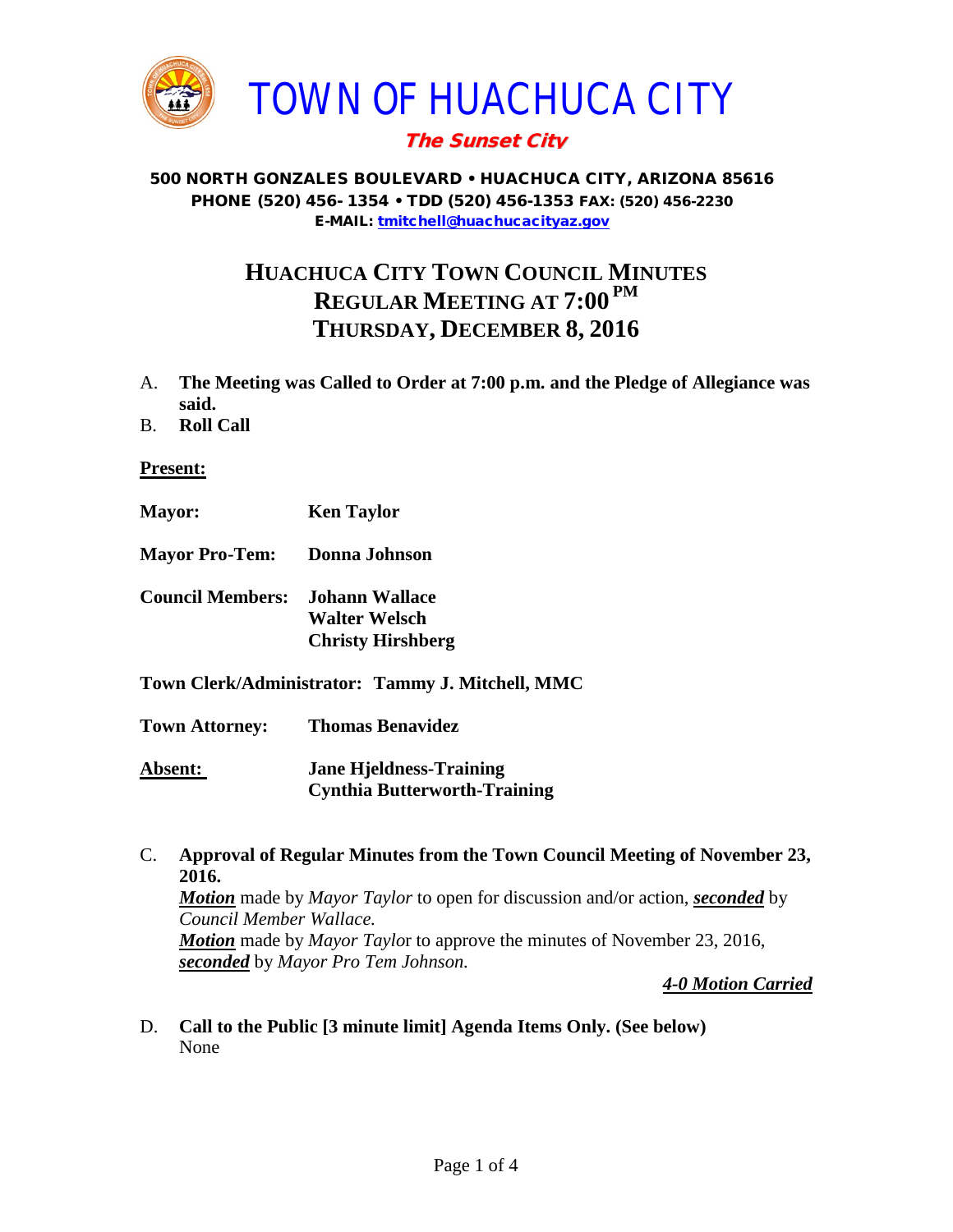### E. **Reports by Council Members and Officers:**

- 1. *Councilmember Welsch - Library/Senior Center***-**Council Member Welsch reported that the Polar Express is tomorrow at 6:30 PM. The Library will close early for this event. There are two computers down in the Library and Mr. Hart from IT will be coming up with a plan on these two computers. The Senior Center voted on the board and they elected Mr. Perry and Mr. Welsch to be in charge for another year. Council Member Welsch will get the finance report for the year done and turned in to city for auditing.
- 2. *Councilmember Hjeldness – Finance –* Clerk Mitchell stated the audit should be finishing up about the 22 of December.
- 3. *Councilmember Johann-Wallace-Planning and Zoning***-** Councilmember J. Wallace reported that the P & Z cancelled their meeting this month. *Councilmember Butterworth –Public Safety –* Chief Thies stated on behalf Chief Allmon and himself Public Safety is going well and wanting to get through the Holidays safely. Council Member Welsch stated that there are still political signs up and could you please remove them. Chief Thies said he will take care of those.
- 4. *Mayor Pro Tem Johnson - Public Works (PW) -* Mayor Pro Tem Johnson reported that Public Works (PW) worked on putting up the lights for Christmas. Mayor Pro Tem Johnson stated that she and Supervisor Brown are going to have a check list on the equipment in the mornings before operating them. Clerk Mitchell stated that the Long Block was ordered so we can get this equipment moving.
- 5. *Council Member Hirshberg-Parks and Recreation***-**Council Member Hirshberg reported that tomorrow is the Tree Lighting at 6:00 PM. Also, the Parade is Saturday at 10:00 AM. After the Parade, we are having Cookies and Hot Chocolate at the Senior Center.
- 6. *Mayor -* Mayor Taylor reported that Cox Communications is pulling out of our Community. We are looking into alternatives and getting out of their Franchise Agreement. Council Member Welsch asked if they are abandoning their equipment and lines. Mayor Taylor said that we are having Attorney Benavidez checking on this and will get back with us on options for us.
- 7. *Town Clerk/Administrator Report-* Clerk Mitchell reported she will be posting the two open positions one in the Land Fill and one for Public Works.

## F. **Unfinished Business:**

1. **Discussion and/or Action [Council Member Welsh/Clerk Mitchell]: Replacement of (7) Air Conditioning / Furnace Units on City Hall and Police Building.**

*Motion* made by *Council Member Welsch* to open for discussion and/or action, *seconded* by *Mayor Taylor.*

*Motion* made by *Mayor Taylor* to direct Town Clerk to contact the companies for a listing of like products, then pick the best one up to \$42,000, *seconded* by *Mayor Pro Tem Johnson.*

*5-0 Motion Carried*

G. **New Business:**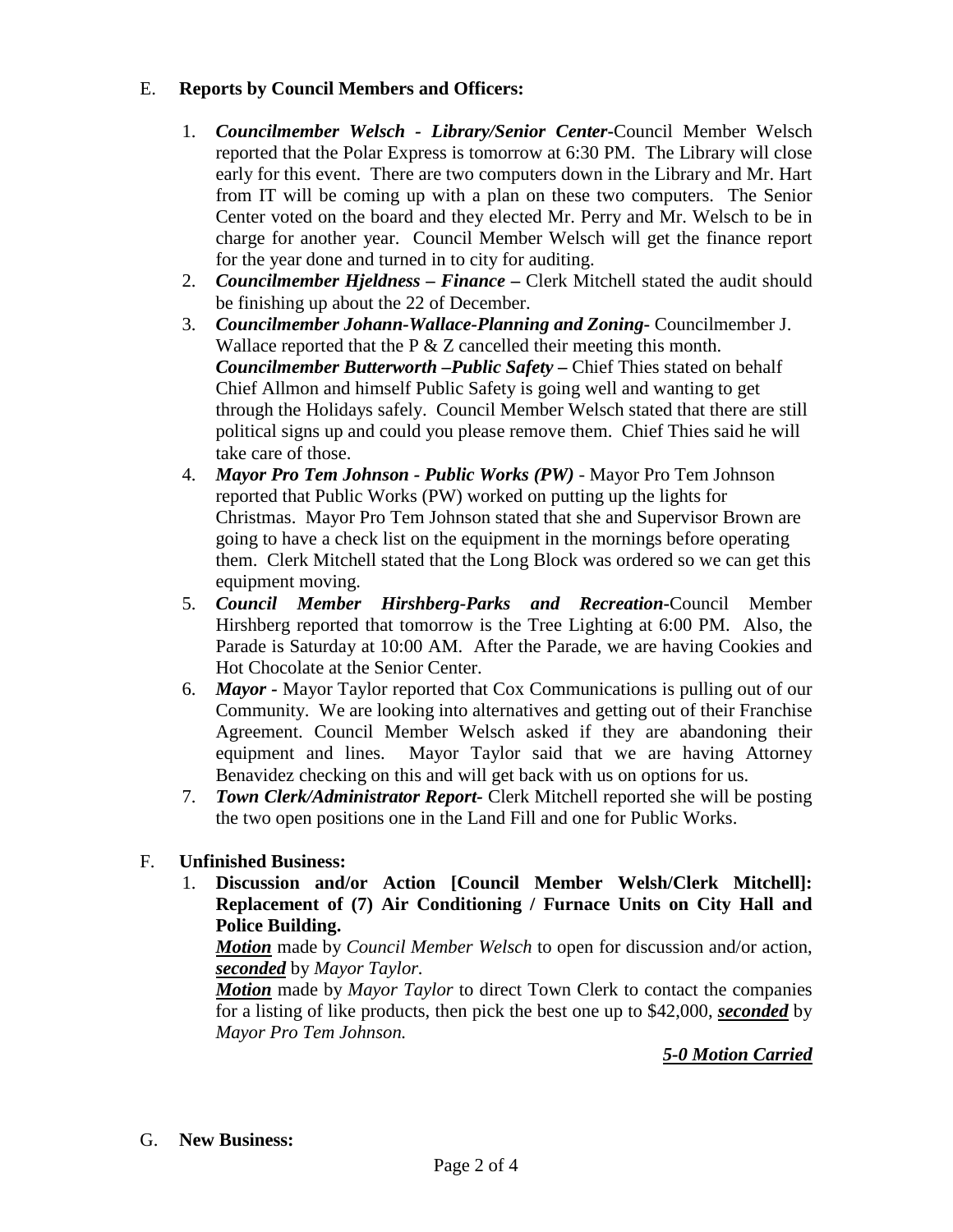1. **Discussion and/or action [Town Attorney]: RESOLUTION NO. 2016-27 – Adopting Standards of Financial Disclosure for the Town's Elected Officials, Pursuant to Town Code, Section 2.05.060, and the Provisions of A.R.S. Section 38-545.**

*Motion* made by *Mayor Taylor* to open for discussion and/or action, *seconded* by Cou*ncil Member Hirshberg.*

*Motion* made by *Mayor Taylor* to approve Resolution No 2016-27, *seconded* by *Council Member Wallace.*

*5-0 Motion Carried*

2. **Discussion and/or Action [Town Attorney]: Executive [Closed] Session for Legal Advice Concerning the Role and Responsibility of the Town Council Sitting as the Board of Adjustment.**

*Motion* made by *Mayor Taylor* to open for discussion and/or action, *seconded* by *Mayor Pro Tem Johnson.*

*Motion* made by *Mayor Taylor* to postpone the item until the Council can convene in its entirety, *seconded* by *Mayor Pro Tem Johnson.*

*5-0 Motion Carried*

3. **Discussion and/or Action [Town Attorney]: Engagement of Ellen Van Riper, to serve as Hearing Officer for Property Taking Appeal Filed by Owner of Dusk Till Dawn, Pursuant to A.R.S. 9-500.12.**

*Motion* made by *Mayor Taylor* to open for discussion and/or action, *seconded* by *Council Member Hirshberg.*

*Motion* made by *Mayor Taylor* to engage the services of Ellen Van Ripper, *seconded* by *Council Member Hirshberg.*

*5-0 Motion Carried*

4. **Discussion and/or Action [Mayor Taylor]: Adopting Procedures for Preparing the Town Council's Meeting Agendas.**

*Motion* made by *Mayor Taylor* to open for discussion and/or action, *seconded* by *Councilmember Wallace.*

*Motion* made by *Mayor Taylor* to adopt the new procedures, *seconded* by *Mayor Pro Tem Johnson.*

*5-0 Motion Carried*

H. **Payment Approval Report in the amount of \$81,128.11** *Motion* made by *Mayor Taylor* to open for discussion and/or action, *seconded* by *Councilmember Wallace. Motion* made by *Mayor Taylor* to approve the payment of \$81,128.11, *seconded* by *Councilmember Hirshberg.*

*5-0 Motion Carried*

I. **Call to the Public: [3 min. limit] ARS38-431-01 Public body may make an open call to the public during a public meeting, subject to reasonable time, place and manner restrictions, to allow individuals to address the public body on any issue within the jurisdiction of the public body. At the conclusion of an open call to the public, individual members of the public body may respond to criticism made by those who have addressed the public body, may ask staff to review a matter or may ask that a matter be put on a future agenda. However, members of the public body shall not discuss or take legal action on matters**